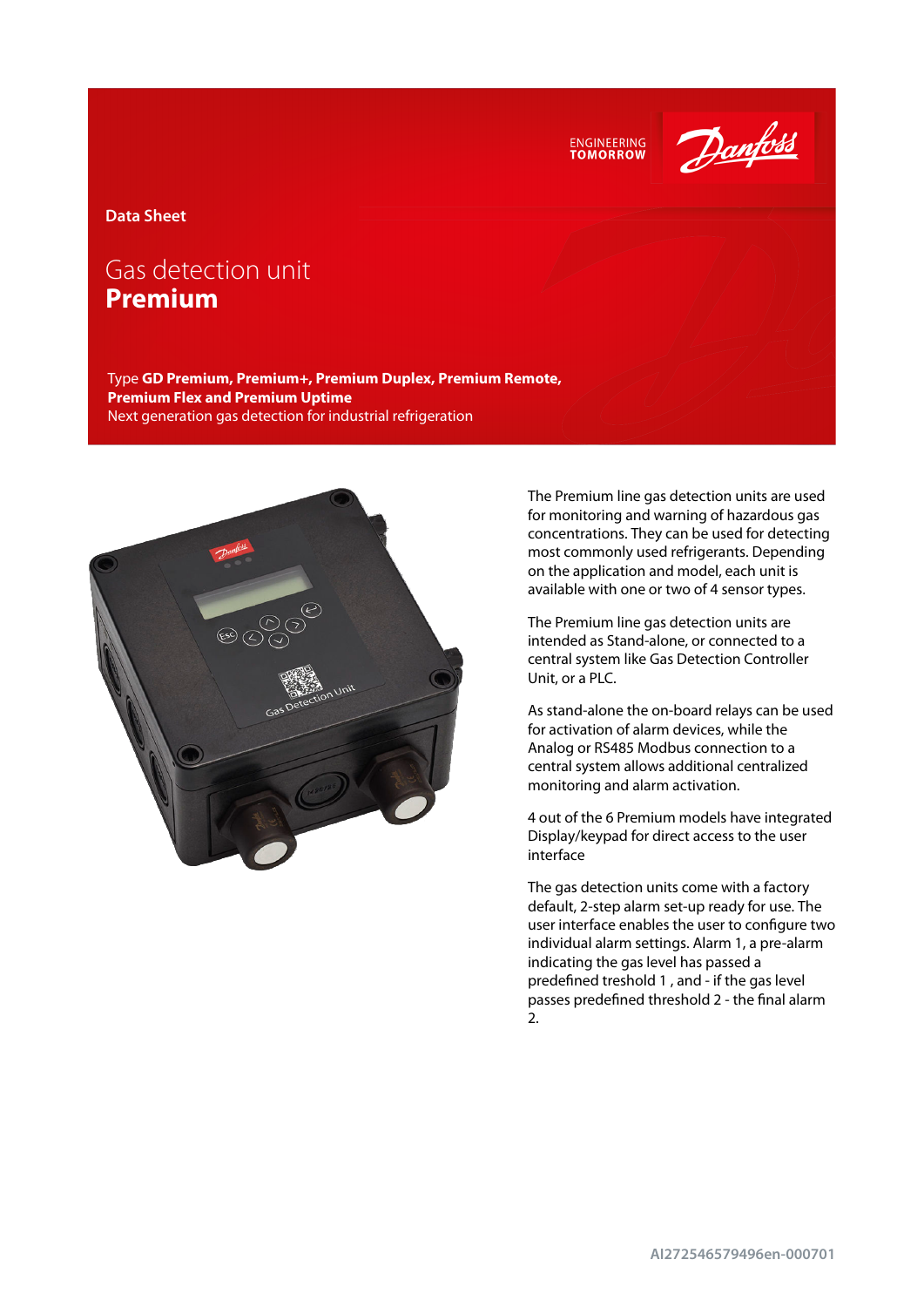

### **Features**

- Digital, factory configured and pre-calibrated gas detectors for plug-and-play installation (no adjustment required)
- Easy configuration via Display/keypad (some models) and intuitive user-interface; helps simplify operator handling and minimize risk of operational, settings and calibration errors
- Stand-alone (integrated relays) and/or flexible connection to central controller by either Analog or RS485 open Modbus communications
- Wide selection of refrigerants, sensor types and detection ranges
- 2 Sensor versions available (different sensor types)
- Remote sensor location possible
- Fieldbus wiring connect and power up to 96 sensors, wire length max. 900 meters (2953 ft) per segment; expansion modules permits additional segments
- Automatic self-diagnostics to ensure correct communication and operation
- Sensor seal cap to prevent premature exposure during installation
- Digital user interface ensures higher sensor accuracy
- Reduced risk of false alarms due to temperature compensated sensors
- Password protected alarm settings allowing authorized access only
- LED status signals and alarms
- Buzzer & Light option for local audio and visual alarms (Premium+, Premium Uptime)
- On-board acknowledge button to reset alarms and to verify that no gas leaks are present
- Service alerts on unit, controller or both, readable via service tool Display
- Quick and precise calibration procedures either by Plug & Play replacement sensors or calibration with gas. No potentiometers or multi-meters required
- For improved safety and to optimize the lifetime of the sensor, degenerated sensors with too low sensitivity (<30%) are rejected during calibration process
- Conformity to EN 50271, EN 61010-1, ANSI/UL 61010 1, CAN/CSA-C22.2 No. 61010-1
- Enables regulatory compliance with EN 378:2016, ISO 5149:2014, IIAR 2-2017, and ASHRAE 15:2016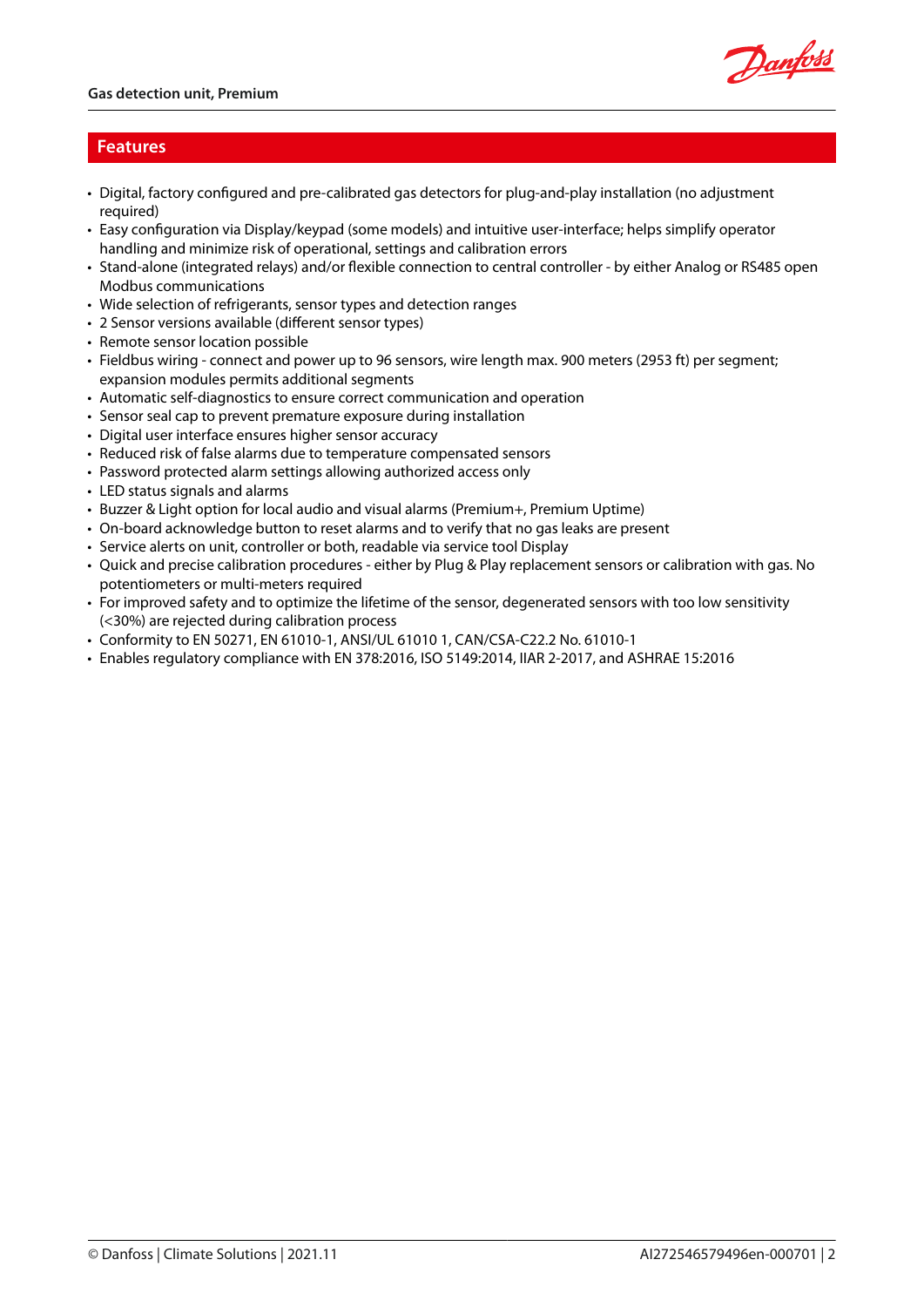

### **Functions**

# **Working principle/Operation**

One (or two) sensor(s) are connected to the Premium sensor board via local bus (when two sensors connected, they must be of a different type). The Sensor board provides the power supply of the sensor(s) and prepares the measured data for digital communication.

The operation menu of the Premium software is accessed through the Display (if fitted), or the connected Gas Detection Controller, or via the dedicated GD Service tool (or PC tool). The Service tool (or PC tool) is plugged directly to the board of the unit. These interfaces with Display allow the unit configuration, setting of the unit alarm levels and calibration of the attached sensor(s).

The service tool (or PC tool) can be used on all units across the Basic, Premium and Heavy Duty platforms.

For Stand-alone units the alarm signals are handled by the unit software, which activates the integrated relays directly. For central controlled units the alarm signals are handled by the Gas Detection Controller (or a PLC) via the 4-20 mA (2-10V) analog output or the RS485 open Modbus communication.

For additional operational safety the changing of parameters is password protected allowing authorized access only. The factory default password can easily be customized.

#### **Action Reaction Reaction Reaction Reaction Reaction Reaction Relay 1 (Alarm1) Relay 2 (Alarm2) Flashlight X13-7 Horn X13-6 Relay 3 (Fault) LED Gas signal < alarm threshold 1** OFF OFF OFF OFF ON GREEN **Gas signal > alarm threshold 1** ON OFF OFF OFF ON RED Slow blinking **Gas signal > alarm threshold 2** ON ON ON ON ON RED Fast blinking **Gas signal ≥ alarm threshold 2, but ackn. button pressed** ON ON ON OFF after delay OFF after delay<br>
ON RED Fast blinking **Gas signal < (alarm threshold 2 - hys‐ teresis) but >= alarm threshold 1** ON OFF OFF OFF ON RED Slow blinking **Gas signal < (alarm threshold 1 - hys‐ teresis) but not acknowledged** OFF OFF OFF OFF ON RED Very fast blinking **No alarm, no fault OFF** OFF OFF OFF OFF OFF ON GREEN **No fault, but maintenance due** OFF OFF OFF OFF ON GREEN Slow blinking **Communication error** OFF OFF OFF OFF OFF YELLOW

#### **Table 1: Digital outputs with 3 relays**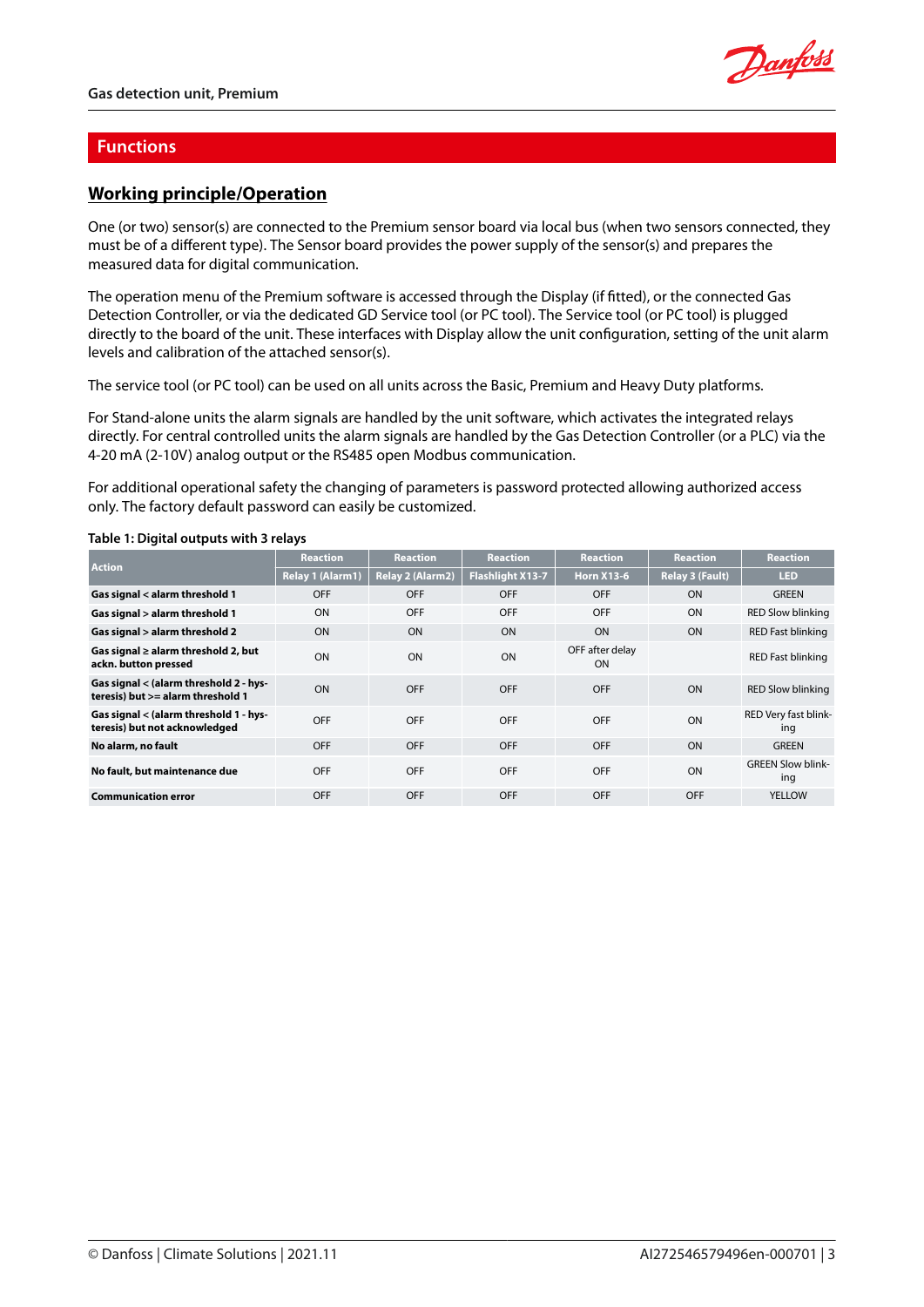

# **Product specification**

# **Design**

# General info

- Cable gland not mounted but enclosed
- 4 mounting ears included
- Sensor head mounted bottom right (not Premium Remote)
- Alarm device (buzzer & 3 light alarm) mounted bottom left (only Premium +, Premium Uptime)

### **Figure 1: GD Premium, Premium+, Premium Duplex, Premium Remote, Premium Flex and Premium Uptime**



# Gas types and thresholds

#### **Table 2: Gas types and thresholds**

| <b>Sensor</b>                     | <b>Sensor Type</b> | Range                                 | Alarm1                      | Alarm <sub>2</sub>             | <b>Hysteresis</b> |
|-----------------------------------|--------------------|---------------------------------------|-----------------------------|--------------------------------|-------------------|
| Ammonia EC 100                    | Electrochemical    | $0 - 100$ ppm                         | 25 ppm                      | 35 ppm                         | 2 ppm             |
| Ammonia EC 300                    | Electrochemical    | $0 - 300$ ppm                         | 25 ppm                      | $150$ ppm                      | 2 ppm             |
| Ammonia EC 1000                   | Electrochemical    | $0 - 1000$ ppm                        | 500 ppm                     | 900 ppm                        | 25 ppm            |
| Ammonia EC 5000                   | Electrochemical    | $0 - 5000$ ppm                        | 1000 ppm                    | 4500 ppm                       | 50 ppm            |
| Ammonia SC 1000                   | Semiconductor      | $0 - 1000$ ppm                        | 500 ppm                     | 900 ppm                        | 25 ppm            |
| Ammonia SC 10000                  | Semiconductor      | $0 - 10000$ ppm                       | 5000 ppm                    | 9000 ppm                       | $250$ ppm         |
| <b>Ammonia P LEL</b>              | Pellistor          | $0 - 100\%$ LEL<br>$(0 - 140000$ ppm) | 21% LEL<br>$(30000$ ppm $)$ | 21% LEL<br>$(30000$ ppm $)$    | 1 % LEL           |
| CO <sub>2</sub> IR 20000 (2% Vol) | Infrared           | $0 - 2\%$ Vol<br>$(0 - 20000$ ppm)    | $0.5 \%$ Vol<br>(5000 ppm)  | $0.9\%$ Vol<br>$(9000$ ppm $)$ | $0.025%$ Vol      |
| CO <sub>2</sub> IR 50000 (5% Vol) | Infrared           | $0 - 5\%$ Vol<br>$(0 - 50000$ ppm)    | 1% Vol<br>$(10000$ ppm $)$  | 1.8% Vol<br>$(18000$ ppm $)$   | $.05\%$ Vol       |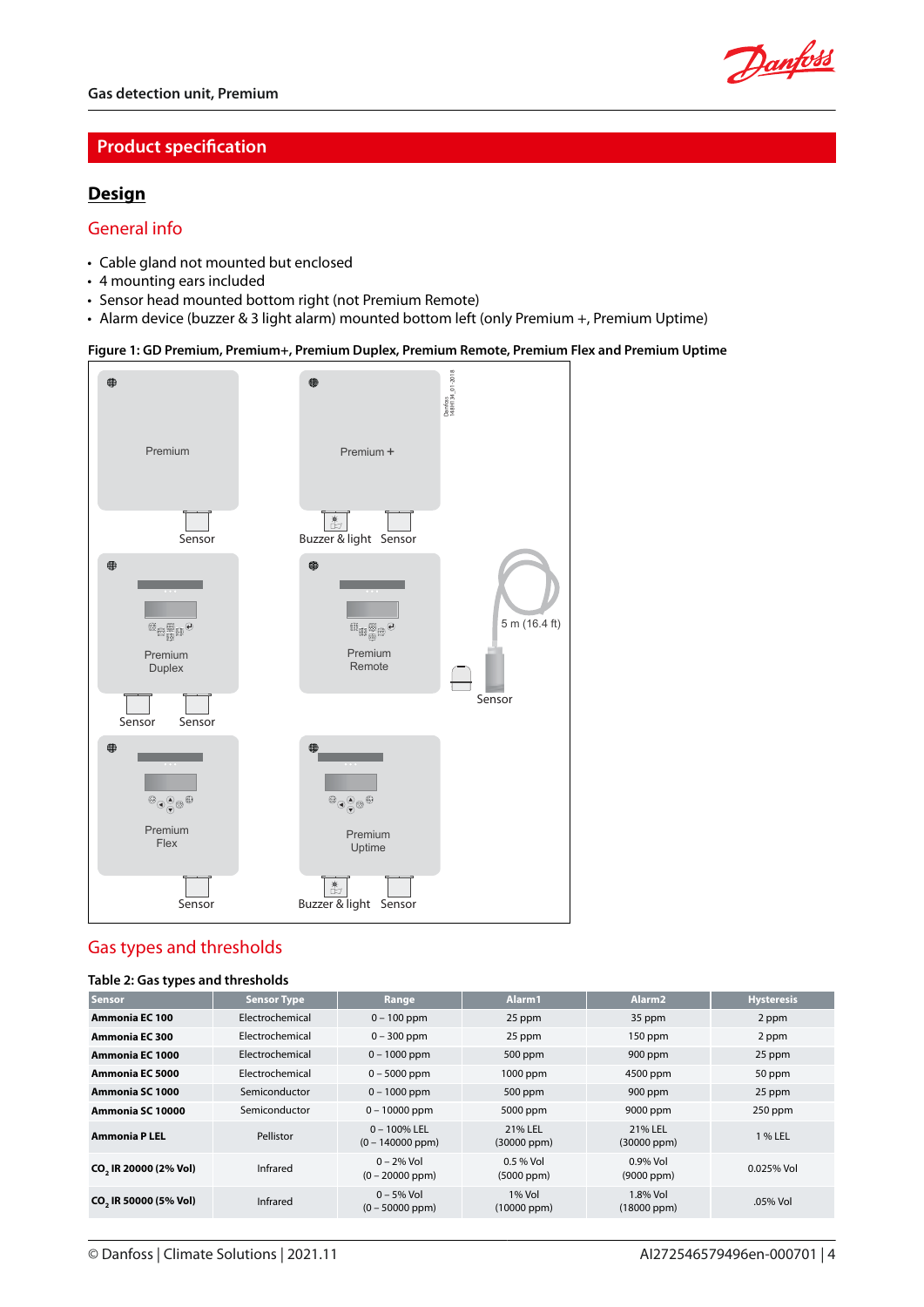

| <b>Sensor</b>                     | Sensor Type   | <b>Range</b>   | Alarm1    | Alarm <sub>2</sub> | <b>Hysteresis</b> |
|-----------------------------------|---------------|----------------|-----------|--------------------|-------------------|
| <b>HCFC R123 SC 2000</b>          | Semiconductor | $0 - 2000$ ppm | $500$ ppm | $900$ ppm          | 25 ppm            |
| <b>HCFC R401 SC 2000</b>          | Semiconductor | $0 - 2000$ ppm | 500 ppm   | 900 ppm            | 25 ppm            |
| <b>HFC R404A, R507 SC</b><br>2000 | Semiconductor | $0 - 2000$ ppm | $500$ ppm | 900 ppm            | 25 ppm            |
| <b>HFC R134A SC 2000</b>          | Semiconductor | $0 - 2000$ ppm | 500 ppm   | 900 ppm            | 25 ppm            |
| HC R290/Propane P<br>5000         | Pellistor     | $0 - 5000$ ppm | 800 ppm   | 2500 ppm           | 40 ppm            |

#### *<u>O* NOTE:</u>

Hysteresis = 5% of Alarm1 (rounded up to the next higher integer).

Alarm thresholds can have the same value, therefore the relays and/or the buzzer and LED can be triggered together.

LEL/LFL=Lower explosive limit / Lower flammability limit.

"It is not recommended to set alarm levels below 10% or above 90% of the measuring range."

# **Electrical**

**Table 3: Electrical**

| <b>Details</b>                        | <b>Description</b>                                                         |
|---------------------------------------|----------------------------------------------------------------------------|
| Power supply                          | 24 V DC $\pm$ 20 %, reverse-polarity protected                             |
| Power consumption (24 V DC)           | Max. 210 mA (5.1 VA)                                                       |
| Alarm relays (3)                      | 250 V AC, 5 A, potential-free, contacts (SPDT)                             |
| Transistor output (2) (connector X13) | 24 V DC / 0.1 A (switching to plus) (only at 24 V DC power supply)         |
|                                       | Proportional, overload and short-circuit proof,                            |
|                                       | load < 500 Ohm                                                             |
| Analog output signal (1)              | $4 - 20$ mA = measuring range                                              |
|                                       | $3.0 < 4$ mA = underrange                                                  |
|                                       | $>$ 20 - 21.2 mA = overrange                                               |
|                                       | $2.0 \text{ mA} = \text{fault}$ (configurable)                             |
| <b>Output for local bus</b>           | 5 V DC, 250 mA max. Overload, short-circuit and reverse-polarity protected |

# **Ambient conditions**

#### **Table 4: Ambient conditions**

| <b>Details</b>             | <b>Description</b>                     |
|----------------------------|----------------------------------------|
| Temperature range          | Model dependant. See ordering section. |
| <b>Humidity range</b>      | 15 - 95 % RH not-condensing            |
| <b>Storage temperature</b> | +5 °C to +30 °C (+41 °F to +86 °F)     |
| Storage time               | 12 months                              |

# **Serial interface**

#### **Table 5: Serial interface**

| <b>Details</b>   | <b>Description</b>  |
|------------------|---------------------|
| <b>Local bus</b> | 1-wire / 19200 Baud |
| <b>Fieldbus</b>  | RS 485 / 19200 Baud |
| <b>Tool bus</b>  | 2-wire / 19200 Baud |

# **Physical**

#### **Table 6: Physical**

| <b>Details</b>               | <b>Description</b> |                         |
|------------------------------|--------------------|-------------------------|
| <b>Housing</b>               | Type C             | Type E (Premium Uptime) |
| <b>Material</b>              | Polycarbonate      |                         |
| <b>Combustion</b>            | <b>UL 94 V2</b>    |                         |
| <b>Housing colour</b>        | <b>Black</b>       |                         |
| Dimensions (W x H x D in mm) | 130 x 130 x 75     | 130 x 130 x 99          |
| Weight (kg)                  | Approx. 0.6 kg     | Approx. 0.7 kg          |
| <b>Protection class</b>      | <b>IP65</b>        |                         |
| <b>Installation</b>          | Wall mounting      |                         |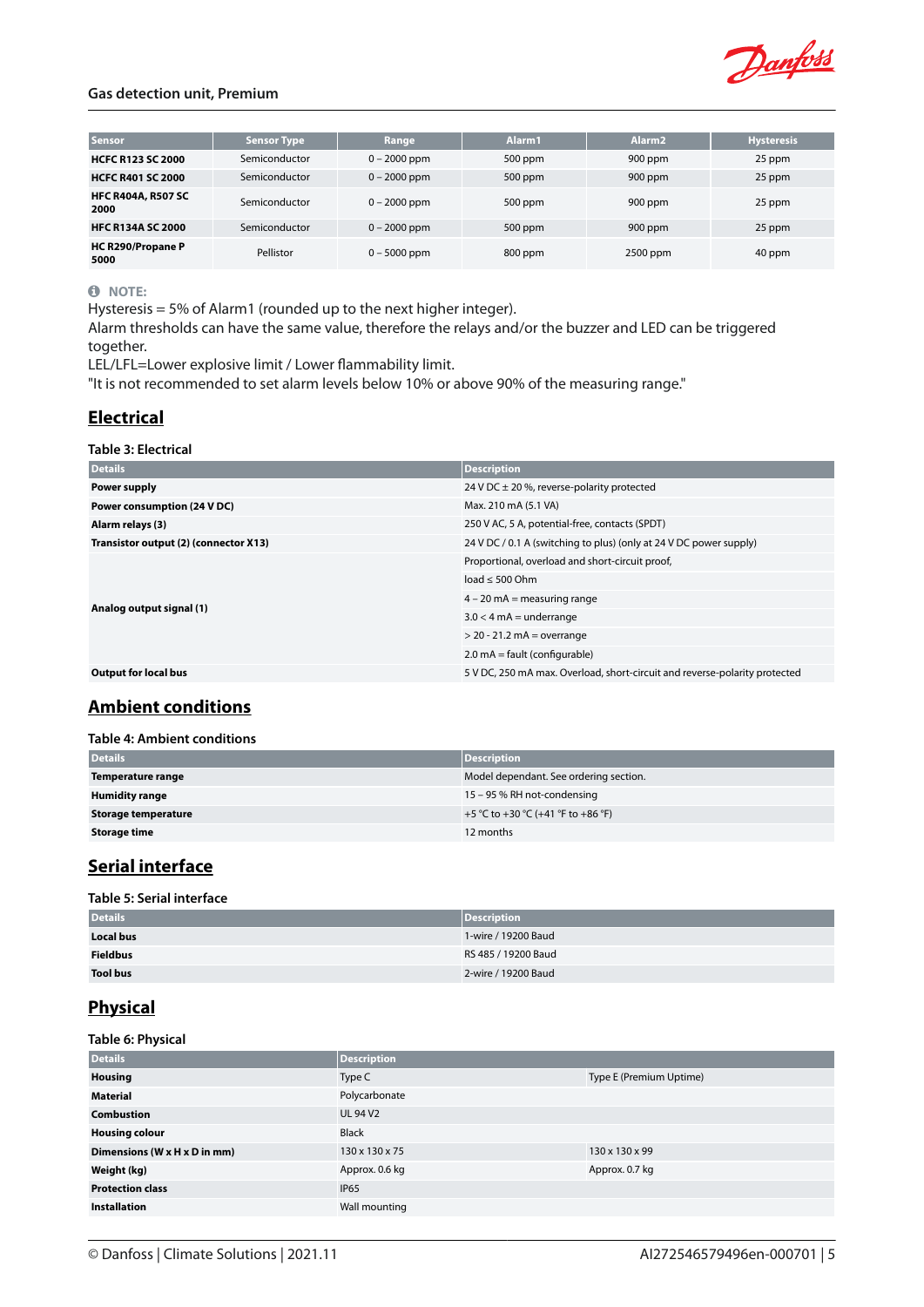

| <b>Details</b>                                         | <b>Description</b>                                                                                  |
|--------------------------------------------------------|-----------------------------------------------------------------------------------------------------|
| <b>Cable entry</b>                                     | Standard 6 x M20/25                                                                                 |
| Wire connection:                                       |                                                                                                     |
| Local bus (SC2)                                        | 3-pin connector                                                                                     |
| Digital input, analog output                           | Screw-type terminal min. 0.25 mm <sup>2</sup> , max. 1.3 mm <sup>2</sup> (min. 25 AWG, max. 17 AWG) |
| Power supply, relays                                   | Screw-type terminal min. 0.25 mm <sup>2</sup> , max. 2.5 mm <sup>2</sup> (min. 25 AWG, max. 14 AWG) |
| <b>Cable lengths local bus for Remote Sensor Board</b> | Max. 5 m (16.4 ft.)                                                                                 |

# **Display (not Premium and Premium+)**

**Table 7: Display (not Premium and Premium+)**

| <b>Details</b>           | <b>Description</b>                                                   |
|--------------------------|----------------------------------------------------------------------|
| Temperature range        | -20 °C to +50 °C (-4 °F to 122 °F)                                   |
| <b>LCD</b>               | Two lines, 16 characters each, background highlighted in two colours |
| <b>Operation</b>         | Menu driven via six push-buttons                                     |
| <b>Power consumption</b> | 5 V, 60 mA, 0.3 VA                                                   |
|                          |                                                                      |

# **Status LED**

| Table 8: Status LED     |                                                            |
|-------------------------|------------------------------------------------------------|
| <b>Details</b>          | Description                                                |
| Colour / Mode           | Red / yellow / green (alarm - fault - operation - service) |
| <b>Protection class</b> | <b>IP65</b>                                                |

### **Warning buzzer**

**Table 9: Warning buzzer**

| <b>Details</b>           | Description                    |
|--------------------------|--------------------------------|
| <b>Acoustic pressure</b> | $> 85$ dB (A) (0.1 m distance) |
| Frequency                | 2300 Hz                        |
| <b>Protection class</b>  | <b>IP65</b>                    |

# **UPS (only Premium Uptime)**

**Table 10: UPS (only Premium Uptime)**

| <b>Details</b>                   | <b>Description</b>       |
|----------------------------------|--------------------------|
| Power unit with wide range input | 90 - 240 V AC - 50/60 Hz |
| <b>Output rating</b>             | <b>15 VA</b>             |
| <b>Rechargeable battery</b>      | 12 V, 0.8 Ah             |
| <b>Operating time</b>            | $>60$ min                |

### **Service & maintenance**

The Premium line gas detection units are calibrated either by replacing of sensor heads or by calibration with gas.

Plug & Play replacement sensors are pre-calibrated and factory certified for quick and easy calibration procedure. The sensor is connected to the local bus via a plug connection enabling easy and simple exchange of sensor instead of a calibration. The internal X-change routine recognizes the exchanged sensor during the exchange process and restarts the measurement mode automatically. An LED indicates the correct procedure of the exchange operation. To ensure the proper functioning of the units and to prevent human errors, the sensor head can only be replaced by the same type and ppm range (exact replacement) that match the configuration. If a different sensor head is installed, the GD unit will show a communication error.

As an alternative, calibration with gas can be performed via the service tool (or PC tool), calibration gas with correct concentration and the Danfoss calibration adapter. The Danfoss gas detection units have an integrated, digital calibration interface and procedure, which makes the calibration process easy, accurate, and time-saving. No potentiometers or multi-meters required for the calibration. The calibration procedure requires significantly less calibration gas per calibration compared to traditional routines.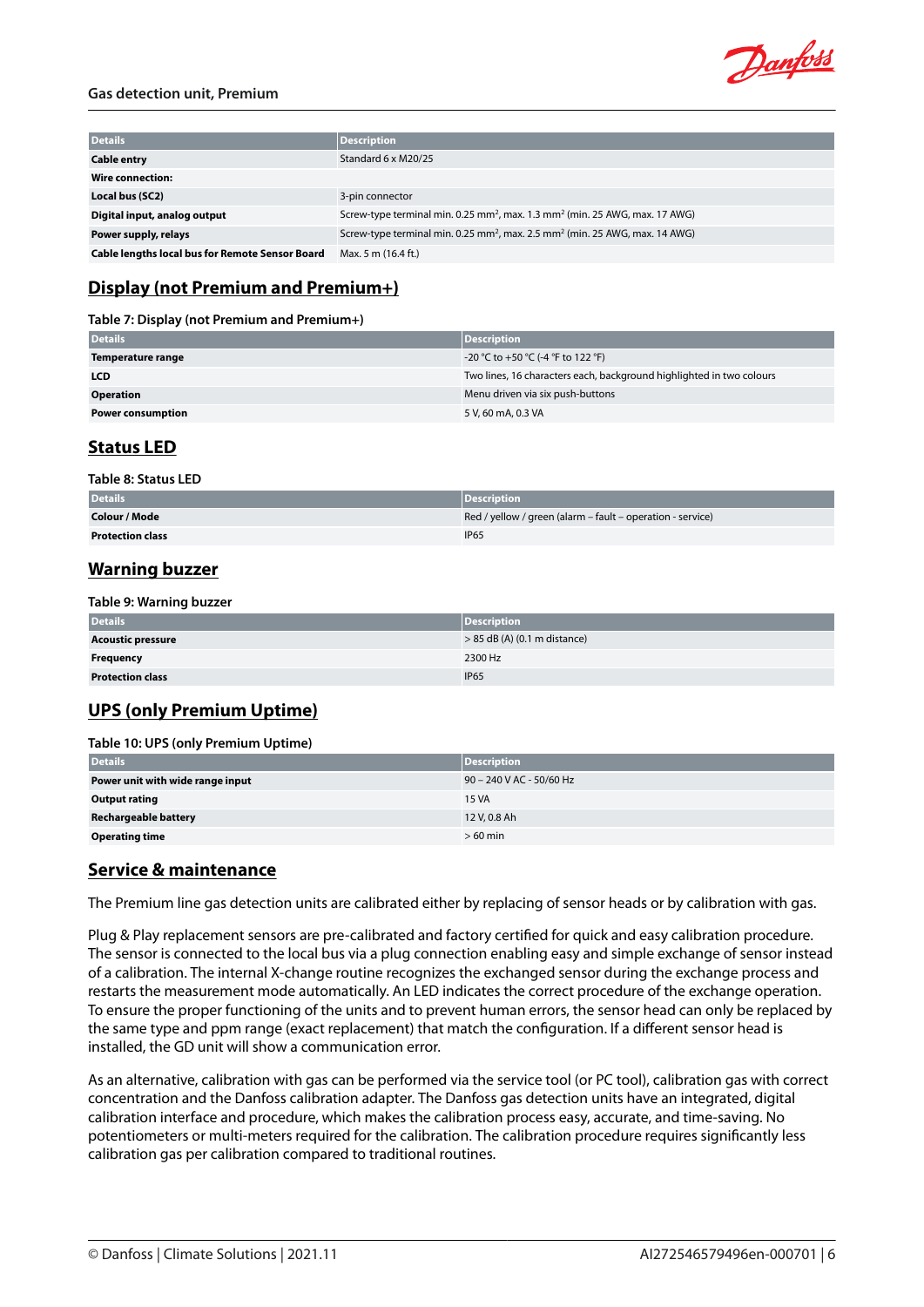

# **Electrical connection**

#### **Figure 2: Electrical connection**



### **Status LED:**

- GREEN is power on
- flashing if maintenance needed
- YELLOW is an indicator of Error
- when the sensor head is disconnected or not the expected type
- AO is activated but nothing connected
- RED on alarm, similar to the Buzzer & light alarm.

#### **Ackn. -/Test button:**

- TEST
	- The button must be pressed for 20 sec.
- Alarm1 and Alarm2 is simulated, stop on release
- ACKN
	- Pressed while Alarm2, the audible warning switches off and goes back on after 5 min. when the alarm situation is still active
- $*$  JP2 open  $\rightarrow$  AO 4 20 mA (Default)
- $*$  JP2 closed  $\rightarrow$  AO 2 10 Volt

 $\theta$  NOTE:

\*\* A resistor comes installed on the analog output connections – if analog output is used, remove the resistor.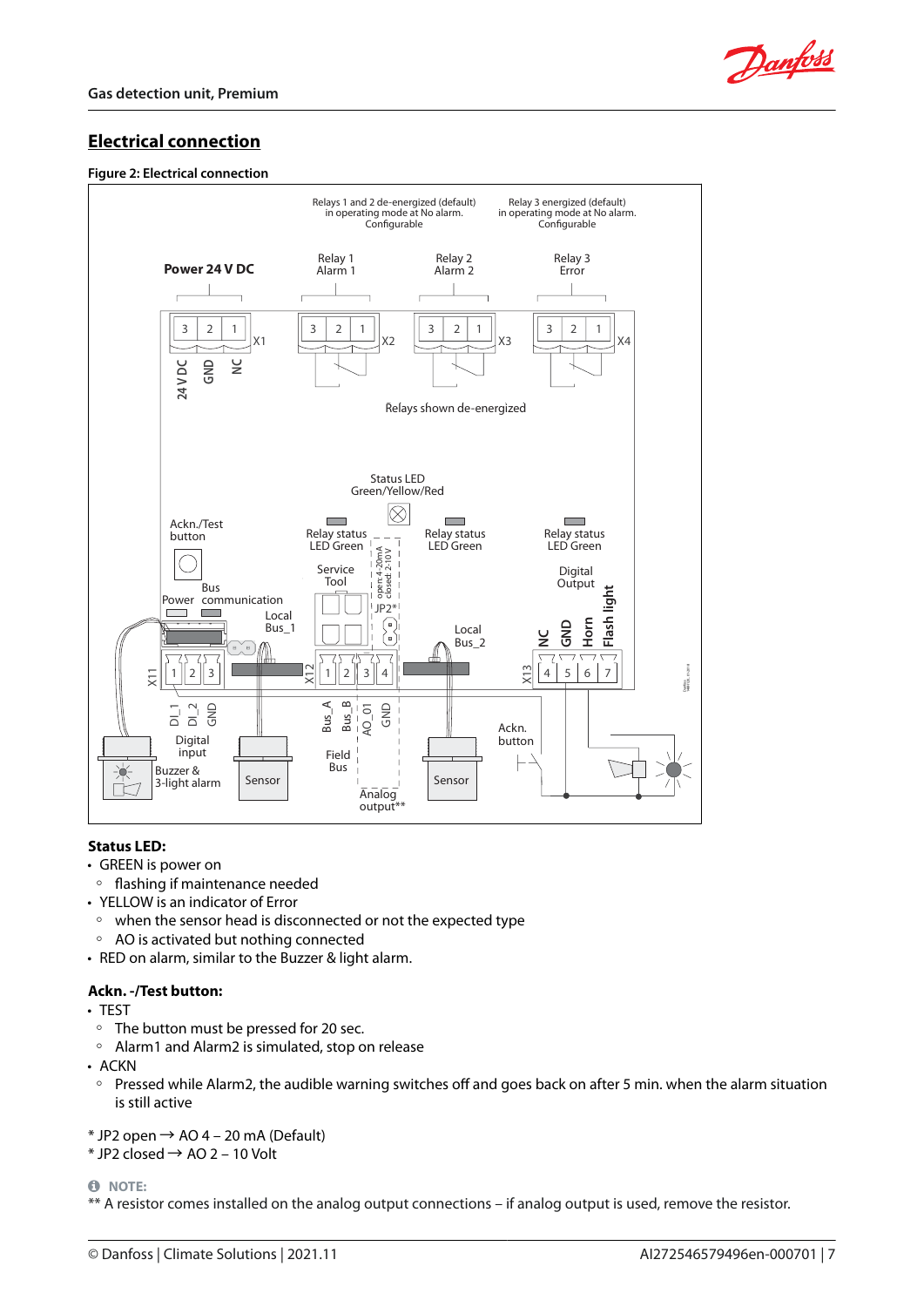

# **Fieldbus loop**

Each GD controller can handle up to 96 sensors and handle any mix of individual Gas detection units of the types Basic, Premium and Heavy Duty.

The max. recommended loop wire length is 900 meter (2953 ft) per segment.

With additional segments (and additional controller expansion modules) the max recommended loop wire length is 7200 meter 23622 ft).

The controller and the last GDU in each segment must be provided with a resistor of 560 Ohm. A Umin of 16 V DC must be secured at any spot in the loop.

#### **Figure 3: how to make proper connections between the controller and each GDU**



#### **Figure 4: how to make proper connections between the controller and each GDU**

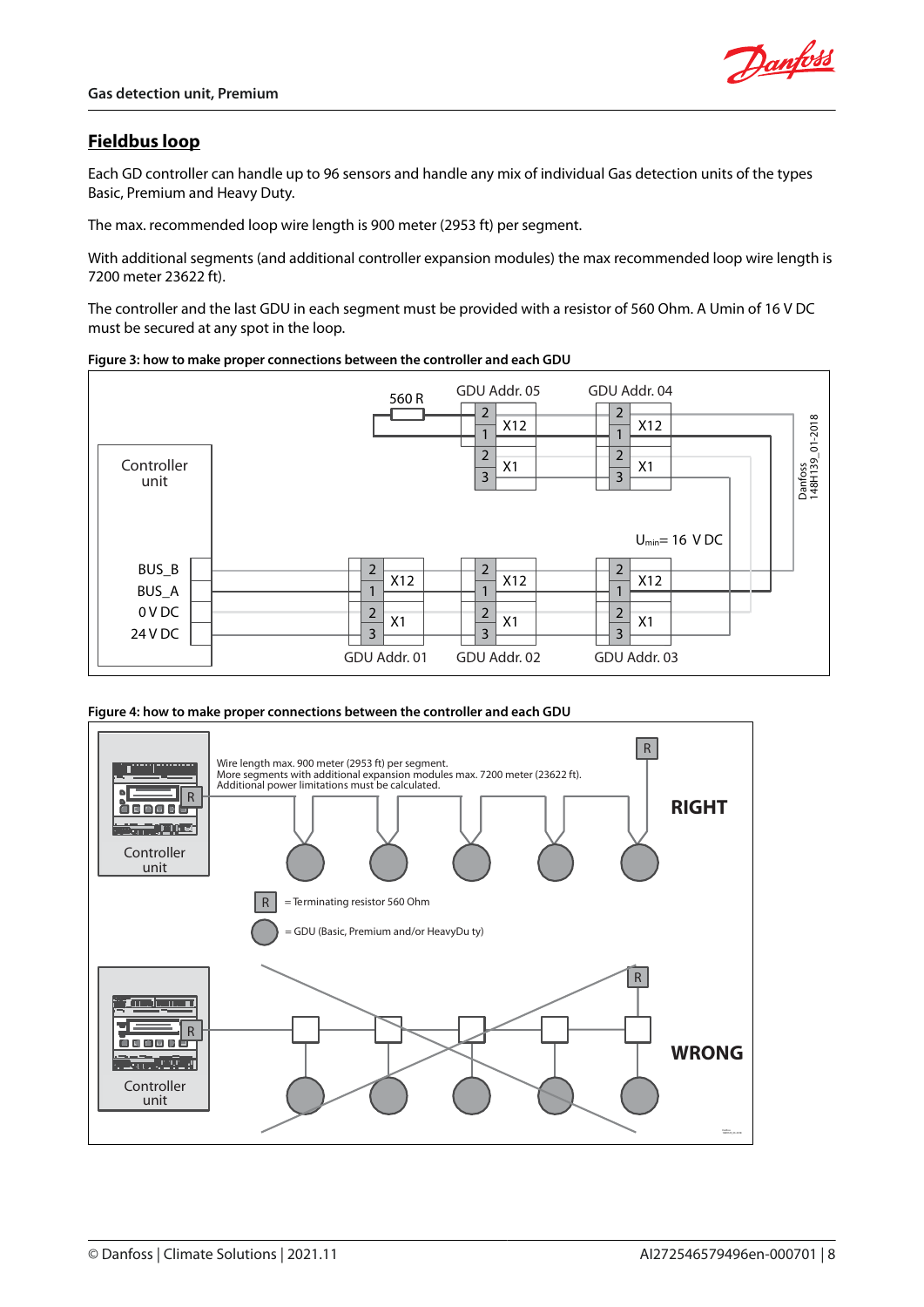

# **Alarm scheme**

**Figure 5: Alarm scheme**



### **Buzzer & light**

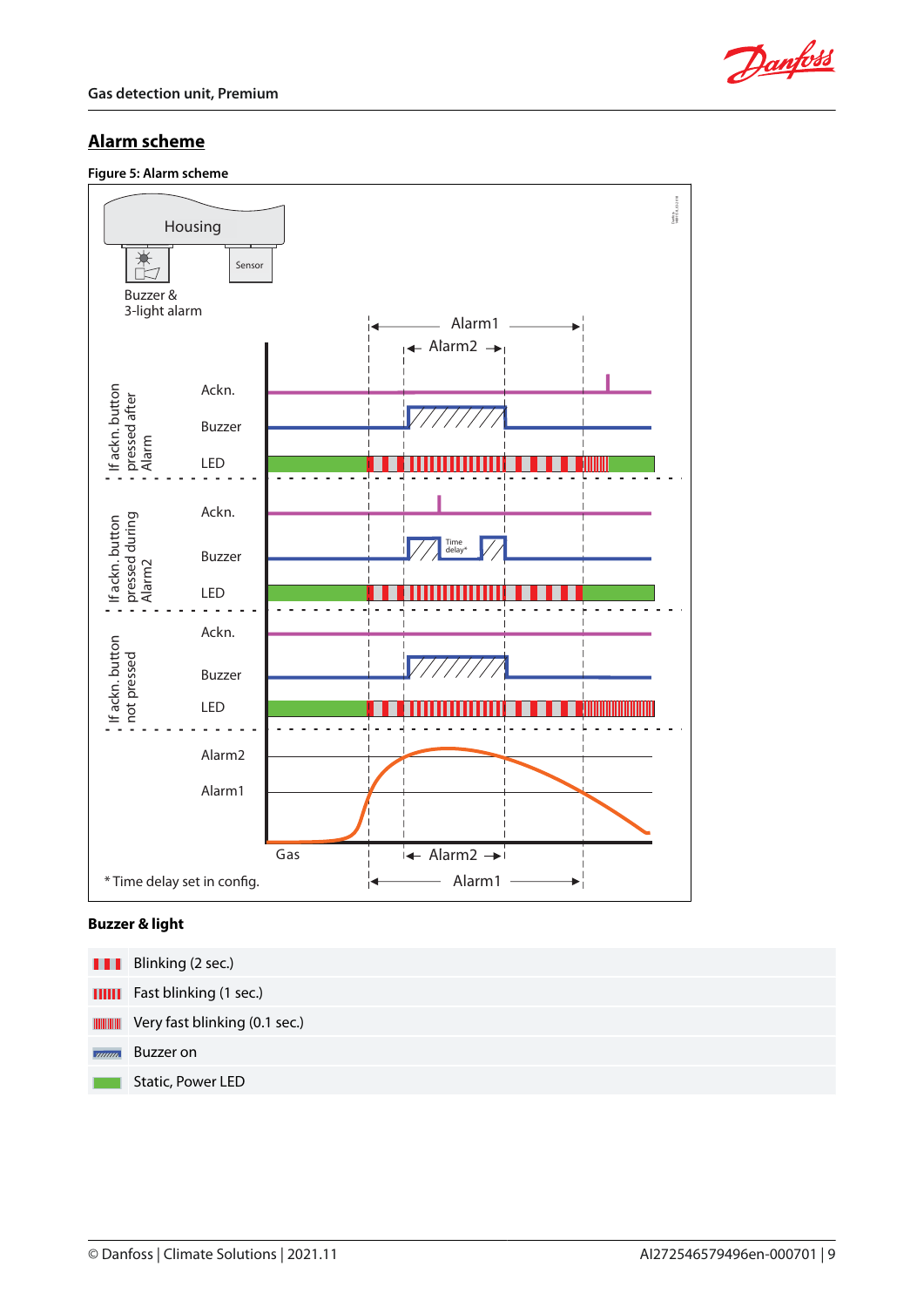

# **Ordering**

### **Table 11: Ordering**

| <b>Type</b>           | <b>Description</b>                                                                                                     |
|-----------------------|------------------------------------------------------------------------------------------------------------------------|
| <b>Premium</b>        | Standard                                                                                                               |
| Premium +             | Standard + Buzzer & light warning device                                                                               |
| <b>Premium Duplex</b> | Standard + 2nd sensor + Display and keyboard                                                                           |
| <b>Premium Remote</b> | Remote sensor (stainless steel) with 5m cable (2nd cable gland needed) not mounted but enclosed + Display and keyboard |
| <b>Premium Flex</b>   | Standard + Display and keyboard                                                                                        |
| <b>Premium Uptime</b> | Standard + Buzzer & light warning device + Display and keyboard + UPS                                                  |

### **Table 12: Ordering standards**

| <b>Type</b> | Model                    | Refrigerant | <b>Sensor</b>                     | ppm range  | <b>Alarm ppm</b> | <b>2nd Sensor</b><br>ppm<br>(Alarm<br>ppm) | <b>Remote</b><br>sensor ppm<br>(Alarm<br>ppm) | Buz-<br>zer &<br>Light | Dis-<br>play       | <b>UPS</b>   | Temp.<br>Range °C | Temp.<br>Range °F | Code num-<br>ber |
|-------------|--------------------------|-------------|-----------------------------------|------------|------------------|--------------------------------------------|-----------------------------------------------|------------------------|--------------------|--------------|-------------------|-------------------|------------------|
|             | Premium                  | Ammonia     | Electro-<br>chemical              | $0 - 100$  | 25/35            |                                            |                                               |                        |                    |              | $-30$ to $+50$    | -22 to 122        | 148H6002         |
|             | Premium+                 | Ammonia     | Electro-<br>chemical              | $0 - 100$  | 25/35            |                                            |                                               | $\pmb{\chi}$           |                    |              | $-30$ to $+50$    | $-22$ to 122      | 148H6003         |
|             | Premium<br><b>Duplex</b> | Ammonia     | Electro-<br>chemical<br>Pellistor | $0 - 100$  | 25/35            | $0 - 140000$<br>(30000)                    |                                               |                        | $\mathsf{x}$       |              | $-20$ to $+50$    | -4 to 122         | 148H6004         |
|             | Premium<br>Remote        | Ammonia     | Electro-<br>chemical              |            |                  |                                            | $0 - 100$<br>(25/35)                          |                        | X                  |              | $-20$ to $+50$    | -4 to 122         | 148H6005         |
|             | Premium<br><b>Flex</b>   | Ammonia     | Electro-<br>chemical              | $0 - 100$  | 25/35            |                                            |                                               |                        | $\pmb{\chi}$       |              | $-20$ to $+50$    | -4 to 122         | 148H6006         |
|             | Premium<br><b>Uptime</b> | Ammonia     | Electro-<br>chemical              | $0 - 100$  | 25/35            |                                            |                                               | $\mathsf{x}$           | $\pmb{\mathsf{x}}$ | $\mathsf{x}$ | $0$ to $+40$      | 32 to 104         | 148H6007         |
| <b>GDA</b>  | Premium                  | Ammonia     | Electro-<br>chemical              | $0 - 300$  | 25/150           |                                            |                                               |                        |                    |              | $-30$ to $+50$    | -22 to 122        | 148H6010         |
|             | Premium+                 | Ammonia     | Electro-<br>chemical              | $0 - 300$  | 25/150           |                                            |                                               | X                      |                    |              | $-30$ to $+50$    | $-22$ to 122      | 148H6011         |
|             | Premium<br><b>Duplex</b> | Ammonia     | Electro-<br>chemical<br>Pellistor | $0 - 300$  | 25/150           | $0 - 140000$<br>(30000)                    |                                               |                        | $\pmb{\chi}$       |              | $-20$ to $+50$    | -4 to 122         | 148H6012         |
|             | Premium<br><b>Flex</b>   | Ammonia     | Electro-<br>chemical              | $0 - 300$  | 25/150           |                                            |                                               |                        | $\mathsf{x}$       |              | $-20$ to $+50$    | -4 to 122         | 148H6013         |
|             | Premium                  | Ammonia     | Electro-<br>chemical              | $0 - 1000$ | 500/900          |                                            |                                               |                        |                    |              | $-30$ to $+50$    | -22 to 122        | 148H6016         |
|             | Premium+                 | Ammonia     | Electro-<br>chemical              | $0 - 1000$ | 500/900          |                                            |                                               | X                      |                    |              | $-30$ to $+50$    | -22 to 122        | 148H6017         |
|             | Premium<br><b>Duplex</b> | Ammonia     | Electro-<br>chemical<br>Pellistor | $0 - 1000$ | 500/900          | $0 - 140000$<br>(30000)                    |                                               |                        | $\pmb{\chi}$       |              | $-20$ to $+50$    | -4 to 122         | 148H6018         |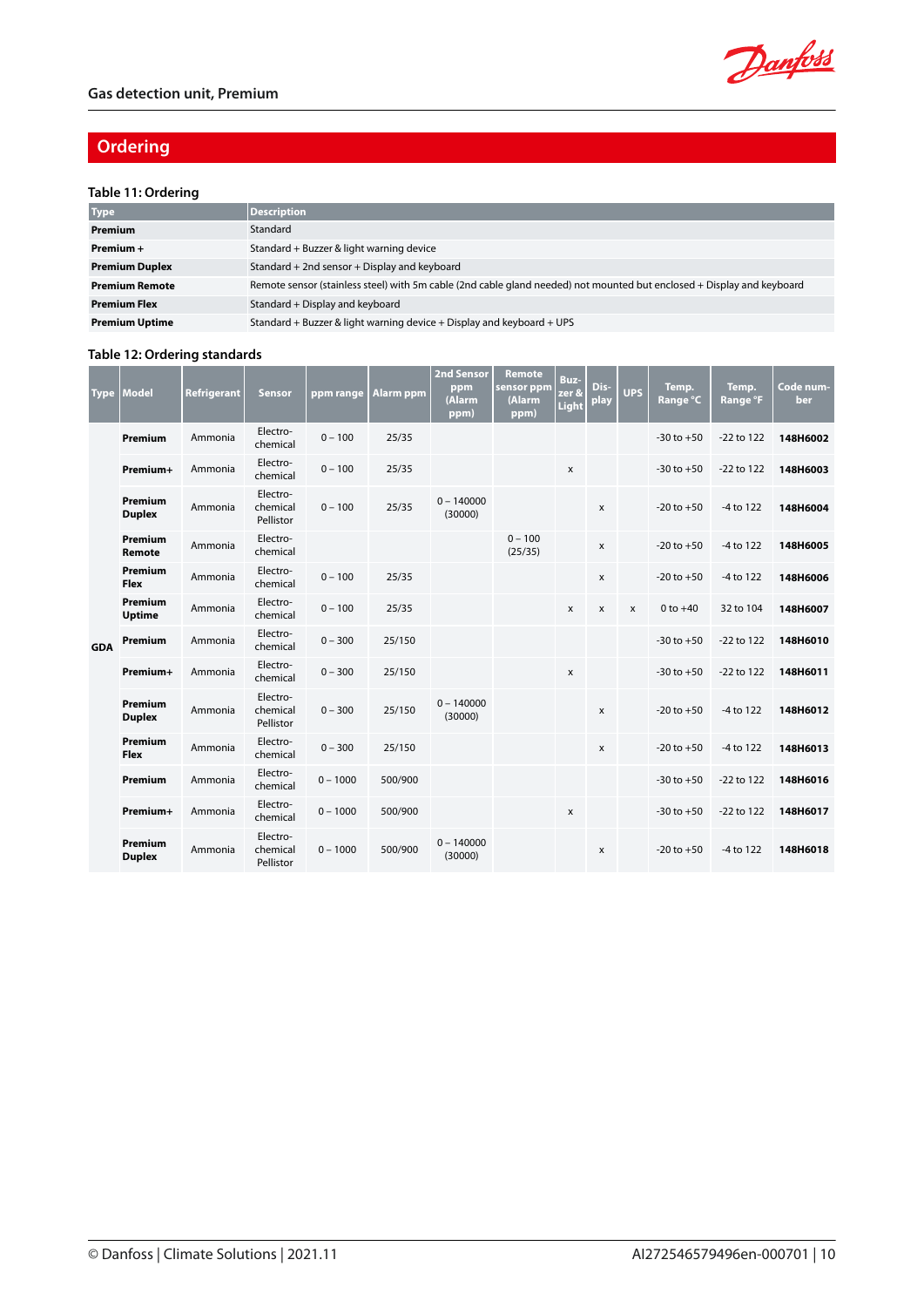

| <b>Type</b> | <b>Model</b>             | Refrigerant                                                                      | <b>Sensor</b>                     | ppm range                                   | Alarm ppm   | 2nd Sensor<br>ppm<br>(Alarm<br>ppm) | Remote<br>sensor ppm<br>(Alarm<br>ppm) | Buz-<br>zer &<br>Light | Dis-<br>play       | <b>UPS</b> | Temp.<br>Range °C | Temp.<br>Range <b>°F</b> | Code num-<br>ber |
|-------------|--------------------------|----------------------------------------------------------------------------------|-----------------------------------|---------------------------------------------|-------------|-------------------------------------|----------------------------------------|------------------------|--------------------|------------|-------------------|--------------------------|------------------|
|             | Premium<br>Remote        | Ammonia                                                                          | Electro-<br>chemical              |                                             |             |                                     | $0 - 1000$<br>(500/900)                |                        | $\pmb{\times}$     |            | $-20$ to $+50$    | -4 to 122                | 148H6019         |
|             | Premium<br>Flex          | Ammonia                                                                          | Electro-<br>chemical              | $0 - 1000$                                  | 500/900     |                                     |                                        |                        | x                  |            | $-20$ to $+50$    | -4 to 122                | 148H6020         |
|             | Premium<br><b>Uptime</b> | Ammonia                                                                          | Electro-<br>chemical              | $0 - 1000$                                  | 500/900     |                                     |                                        | $\pmb{\times}$         | x                  | x          | $0$ to $+40$      | 32 to 104                | 148H6021         |
|             | Premium                  | Ammonia                                                                          | Semicon-<br>ductor                | $0 - 1000$                                  | 500/900     |                                     |                                        |                        |                    |            | $-10$ to $+50$    | 14 to 122                | 148H6025         |
|             | Premium+                 | Ammonia                                                                          | Semicon-<br>ductor                | $0 - 1000$                                  | 500/900     |                                     |                                        | $\pmb{\times}$         |                    |            | $-10$ to $+50$    | 14 to 122                | 148H6026         |
|             | Premium<br>Flex          | Ammonia                                                                          | Semicon-<br>ductor                | $0 - 1000$                                  | 500/900     |                                     |                                        |                        | X                  |            | $-10$ to $+50$    | 14 to 122                | 148H6027         |
|             | Premium+                 | Ammonia                                                                          | Electro-<br>chemical              | $0 - 5000$                                  | 1000/4500   |                                     |                                        | x                      |                    |            | $-30$ to $+50$    | -22 to 122               | 148H6028         |
|             | Premium<br>Remote        | Ammonia                                                                          | Electro-<br>chemical              |                                             |             |                                     | $0 - 5000$<br>(1000/4500)              |                        | X                  |            | $-20$ to $+50$    | -4 to 122                | 148H6029         |
| <b>GDA</b>  | Premium<br><b>Uptime</b> | Ammonia                                                                          | Electro-<br>chemical              | $0 - 5000$                                  | 1000/4500   |                                     |                                        | $\pmb{\mathsf{x}}$     | $\pmb{\mathsf{x}}$ | x          | $0$ to $+40$      | 32 to 104                | 148H6030         |
|             | Premium                  | Ammonia                                                                          | Semicon-<br>ductor                | $0 - 10000$                                 | 5000/9000   |                                     |                                        |                        |                    |            | $-10$ to $+50$    | 14 to 122                | 148H6032         |
|             | Premium+                 | Ammonia                                                                          | Semicon-<br>ductor                | $0 - 10000$                                 | 5000/9000   |                                     |                                        | X                      |                    |            | $-10$ to $+50$    | 14 to 122                | 148H6033         |
|             | Premium<br>Remote        | Ammonia                                                                          | Semicon-<br>ductor                |                                             |             |                                     | $0 - 10000$<br>(5000/9000)             |                        | x                  |            | $-10$ to $+50$    | 14 to 122                | 148H6034         |
|             | Premium+                 | Ammonia                                                                          | Pellistor                         | $0 - 100%$<br>LEL $(0 -$<br>140000<br>ppm)  | 30000       |                                     |                                        | $\pmb{\times}$         |                    |            | $-25$ to $+50$    | -13 to 122               | 148H6036         |
|             | Premium<br><b>Duplex</b> | Ammonia                                                                          | Semicon-<br>ductor Pel-<br>listor | $0 - 1000$                                  | 500/900     | $0 - 140000$<br>(30000)             |                                        |                        | $\pmb{\mathsf{x}}$ |            | $-10$ to $+50$    | 14 to 122                | 148H6037         |
|             | Premium<br>Flex          | Ammonia                                                                          | Pellistor                         | $0 - 100 %$<br>LEL $(0 -$<br>140000<br>ppm) | 30000       |                                     |                                        |                        | $\pmb{\mathsf{x}}$ |            | $-20$ to $+50$    | -4 to 122                | 148H6038         |
| <b>GDC</b>  | Premium<br>Flex          | CO <sub>2</sub>                                                                  | Infrared                          | $0 - 2 %$ Vol<br>$(0 - 20000)$<br>ppm)      | 5000/9000   |                                     |                                        |                        | X                  |            | $-20$ to $+50$    | -4 to 122                | 148H6040         |
|             | Premium<br>Flex          | CO <sub>2</sub>                                                                  | Infrared                          | $0 - 5%$ Vol<br>$(0 - 50000)$<br>ppm)       | 10000/18000 |                                     |                                        |                        | X                  |            | $-20$ to $+50$    | -4 to 122                | 148H6041         |
|             | Premium                  | R123                                                                             | Semicon-<br>ductor                | $0 - 2000$                                  | 500/900     |                                     |                                        |                        |                    |            | $-30$ to $+50$    | -22 to 122               | 148H6042         |
|             | <b>GDHC Premium+</b>     | R123                                                                             | Semicon-<br>ductor                | $0 - 2000$                                  | 500/900     |                                     |                                        | x                      | x                  |            | $-30$ to $+50$    | -22 to 122               | 148H6043         |
|             | Premium<br>Flex          | R123                                                                             | Semicon-<br>ductor                | $0 - 2000$                                  | 500/900     |                                     |                                        |                        | x                  |            | $-20$ to $+50$    | -4 to 122                | 148H6044         |
| <b>GDHC</b> | Premium<br>Flex          | R401a, R22,<br>R401b,<br>R402a,<br>R402b,<br>R403a,<br>R408a,<br>R409a,<br>R411a | Semicon-<br>ductor                | $0 - 2000$                                  | 500/900     |                                     |                                        |                        | x                  |            | $-20$ to $+50$    | -4 to 122                | 148H6062         |
|             | Premium                  | R401a, R22,<br>R401b,<br>R402a,<br>R402b,<br>R403a,<br>R408a,<br>R409a,<br>R411a | Semicon-<br>ductor                | $0 - 2000$                                  | 500/900     |                                     |                                        |                        |                    |            | $-30$ to $+50$    | $-22$ to 122             | 148H6063         |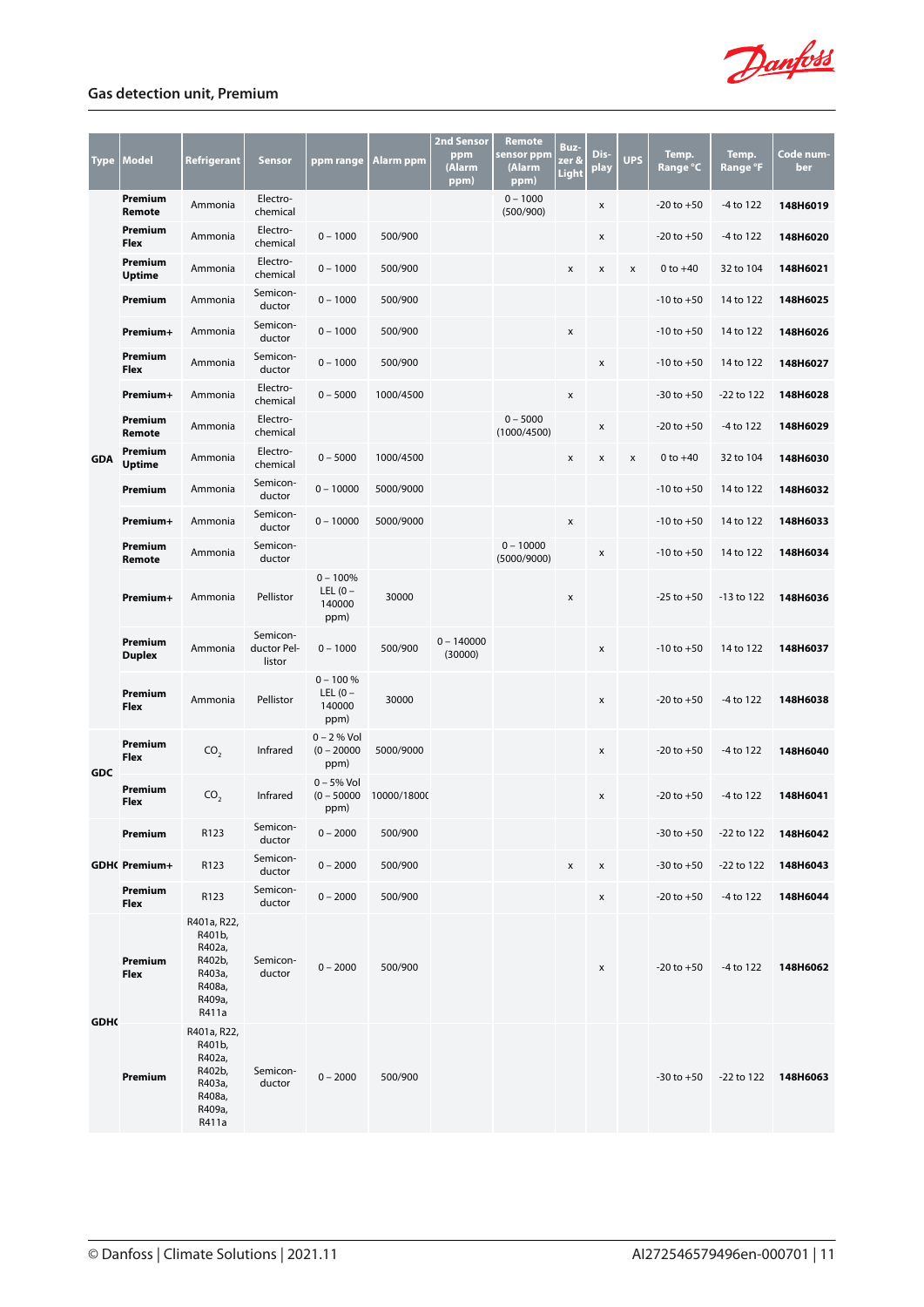

| Type        | <b>Model</b>    | Refrigerant                                                                                                         | Sensor             | ppm range  | Alarm ppm | 2nd Sensor<br>ppm<br>(Alarm<br>ppm) | Remote<br>sensor ppm<br>(Alarm<br>ppm) | <b>Buz-</b><br>zer &<br><b>Light</b> | Dis-<br>play       | <b>UPS</b> | Temp.<br>Range °C | Temp.<br>Range °F     | Code num-<br>ber |
|-------------|-----------------|---------------------------------------------------------------------------------------------------------------------|--------------------|------------|-----------|-------------------------------------|----------------------------------------|--------------------------------------|--------------------|------------|-------------------|-----------------------|------------------|
| <b>GDHF</b> | Premium         | R404a,<br>R507a, R32,<br>R125, R407c,<br>R434a,<br>R488a,<br>R410a,<br>R452b,<br>R143b                              | Semicon-<br>ductor | $0 - 2000$ | 500/900   |                                     |                                        |                                      |                    |            | $-30$ to $+50$    | $-22$ to 122          | 148H6047         |
|             | Premium+        | R404a,<br>R507a, R32,<br>R125, R407c,<br>R434a,<br>R488a,<br>R410a,<br>R452b,<br>R143b                              | Semicon-<br>ductor | $0 - 2000$ | 500/900   |                                     |                                        | x                                    |                    |            | $-30$ to $+50$    | $-22$ to 122          | 148H6048         |
|             | Premium<br>Flex | R404a,<br>R507a, R32,<br>R125, R407c,<br>R434a,<br>R488a,<br>R410a,<br>R452b,<br>R143b                              | Semicon-<br>ductor | $0 - 2000$ | 500/900   |                                     |                                        |                                      | x                  |            | $-20$ to $+50$    | -4 to 122             | 148H6049         |
|             | Premium         | R134a,<br>R407a,<br>R416a,<br>R417a,<br>R422a,<br>R422d,<br>R427a,<br>R437a,<br>R438a,<br>R449a,<br>R407f,<br>R450a | Semicon-<br>ductor | $0 - 2000$ | 500/900   |                                     |                                        |                                      |                    |            | $-30$ to $+50$    | $-22$ to 122          | 148H6050         |
|             | Premium+        | R134a,<br>R407a,<br>R416a,<br>R417a,<br>R422a,<br>R422d,<br>R427a,<br>R437a,<br>R438a,<br>R449a,<br>R407f,<br>R450a | Semicon-<br>ductor | $0 - 2000$ | 500/900   |                                     |                                        | x                                    |                    |            | $-30$ to $+50$    | $-22$ to 122 148H6051 |                  |
| <b>GDHF</b> | Premium<br>Flex | R134a,<br>R407a,<br>R416a,<br>R417a,<br>R422a,<br>R422d,<br>R427a,<br>R437a,<br>R438a,<br>R449a,<br>R407f,<br>R450a | Semicon-<br>ductor | $0 - 2000$ | 500/900   |                                     |                                        |                                      | $\pmb{\mathsf{x}}$ |            | $-20$ to $+50$    | -4 to 122             | 148H6052         |
|             | Premium         | R290/<br>Propane                                                                                                    | Pellistor          | $0 - 5000$ | 800/2500  |                                     |                                        |                                      |                    |            | $-30$ to $+50$    | -22 to 122            | 148H6053         |
|             | GDH Premium+    | R290/<br>Propane                                                                                                    | Pellistor          | $0 - 5000$ | 800/2500  |                                     |                                        | x                                    |                    |            | $-30$ to $+50$    | -22 to 122            | 148H6054         |
|             | Premium<br>Flex | R290/<br>Propane                                                                                                    | Pellistor          | $0 - 5000$ | 800/2500  |                                     |                                        |                                      | $\pmb{\mathsf{x}}$ |            | $-20$ to $+50$    | -4 to 122             | 148H6055         |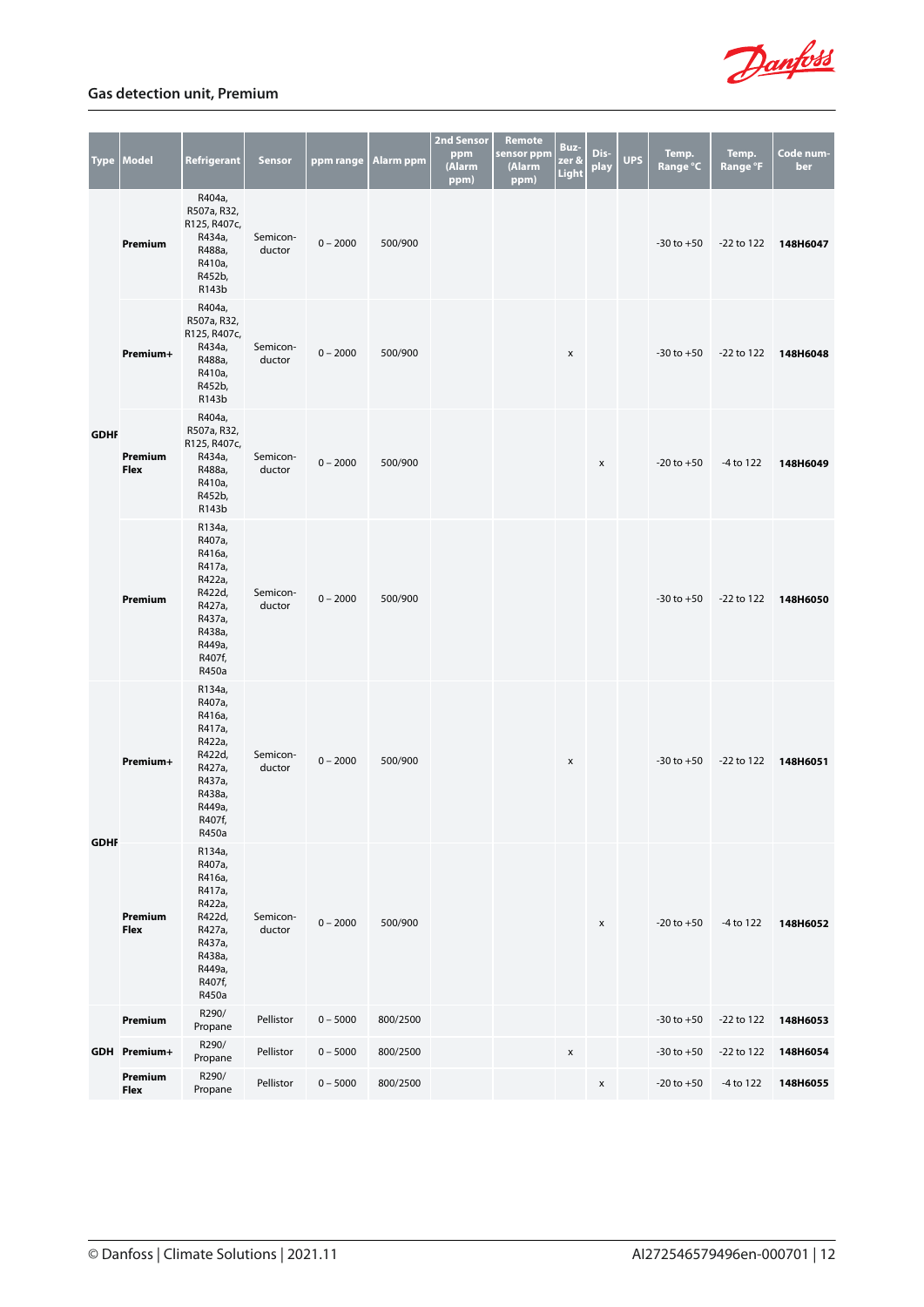

# **Spare parts and accessories**

#### **Table 13: Spare parts and accessories**

| <b>Description</b>                                                                   | Code number |
|--------------------------------------------------------------------------------------|-------------|
| Replacement sensor - Ammonia EC 100                                                  | 148H6200    |
| Replacement sensor - Ammonia EC 300                                                  | 148H6201    |
| Replacement sensor - Ammonia EC 1000                                                 | 148H6202    |
| Replacement sensor - Ammonia SC 1000                                                 | 148H6203    |
| Replacement sensor - Ammonia EC 5000                                                 | 148H6204    |
| Replacement sensor - Ammonia SC 10000                                                | 148H6205    |
| Replacement sensor - Ammonia P LEL                                                   | 148H6206    |
| Replacement sensor - CO <sub>2</sub> IR 20000                                        | 148H6207    |
| Replacement sensor - CO <sub>2</sub> IR 50000                                        | 148H6208    |
| Replacement sensor - HCFC R123 SC 2000                                               | 148H6209    |
| Replacement sensor HCFC R401a SC 2000                                                | 148H6243    |
| Replacement sensor - HFC R404A, R507 SC 2000                                         | 148H6210    |
| Replacement sensor - HFC R134a SC 2000                                               | 148H6211    |
| Replacement sensor HCFC R401a SC 2000                                                | 148H6243    |
| Replacement sensor - HC R290/Propane P 5000                                          | 148H6212    |
| Remote sensor - Ammonia EC 100 (length: 5m (16.4 ft.) - External thread M30 x 1.5)   | 148H6213    |
| Remote sensor - Ammonia EC 1000 (length: 5m (16.4 ft.) - External thread M30 x 1.5)  | 148H6214    |
| Remote sensor - Ammonia EC 5000 (length: 5m (16.4 ft.) - External thread M30 x 1.5)  | 148H6215    |
| Remote sensor - Ammonia SC 10000 (length: 5m (16.4 ft.) - External thread M30 x 1.5) | 148H6216    |
| Controller unit                                                                      | 148H6231    |
| Controller solution (controller + enclosure)                                         | 148H6221    |
| Uptime solution (UPS for controller)                                                 | 148H6237    |
| Controller expansion module                                                          | 148H6222    |
| Service tool                                                                         | 148H6224    |
| PC Tool                                                                              | 148H6235    |
| Calibration adapter                                                                  | 148H6232    |
| Calibration adapter for remote sensors                                               | 148H6233    |
| Buzzer & light - acoustic buzzer and optic led                                       | 148H6225    |
| Air duct set                                                                         | 148H6236    |
| Seal cap                                                                             | 148H6227    |
| Remote kit                                                                           | 148H6238    |
| Splash guard                                                                         | 148H6226    |
| NPT adapter for remote sensor (M30 x 1.5 to NPT 3/4 in.)                             | 148H6234    |
| Gateway for controller                                                               | 148H6228    |
| Display replacement for premium units                                                | 148H6250    |
| Display replacement for Premium Uptime units                                         | 148H6251    |

# **Accessories overview**

### **Controller unit**

Used for a centralized monitoring and warning. The input signals for the controller are collected via RS485 Modbus or analog communication. The controller can handle up to 96 digital sensors via Fieldbus and four (4) analog input. An additional 28 analog input is possible using seven (7) expansion modules (4 – 20 mA signal interface). The total number of connected sensors should not exceed 128 sensors. The controller unit can be employed as pure analog controller, as analog/digital, or as digital controller. Configuration is menu-driven via the keypad. For fast and easy configuration, the PC Tool is recommended.

#### **Controller solution**

Controller unit placed in an enclosure ready to be connected to a power source. A separate UPS for the controller is available.

### **Controller expansion module**

The gas detection Controller Expansion module is used for expansion of the cable coverage in terms of number of loops and the total wire length. Each Controller Unit can handle up to 7 Expansion modules allowing additional 7 segments with a total of 7200 meters (23622 ft.) wiring and a total of 32 relays for alarm device circuits.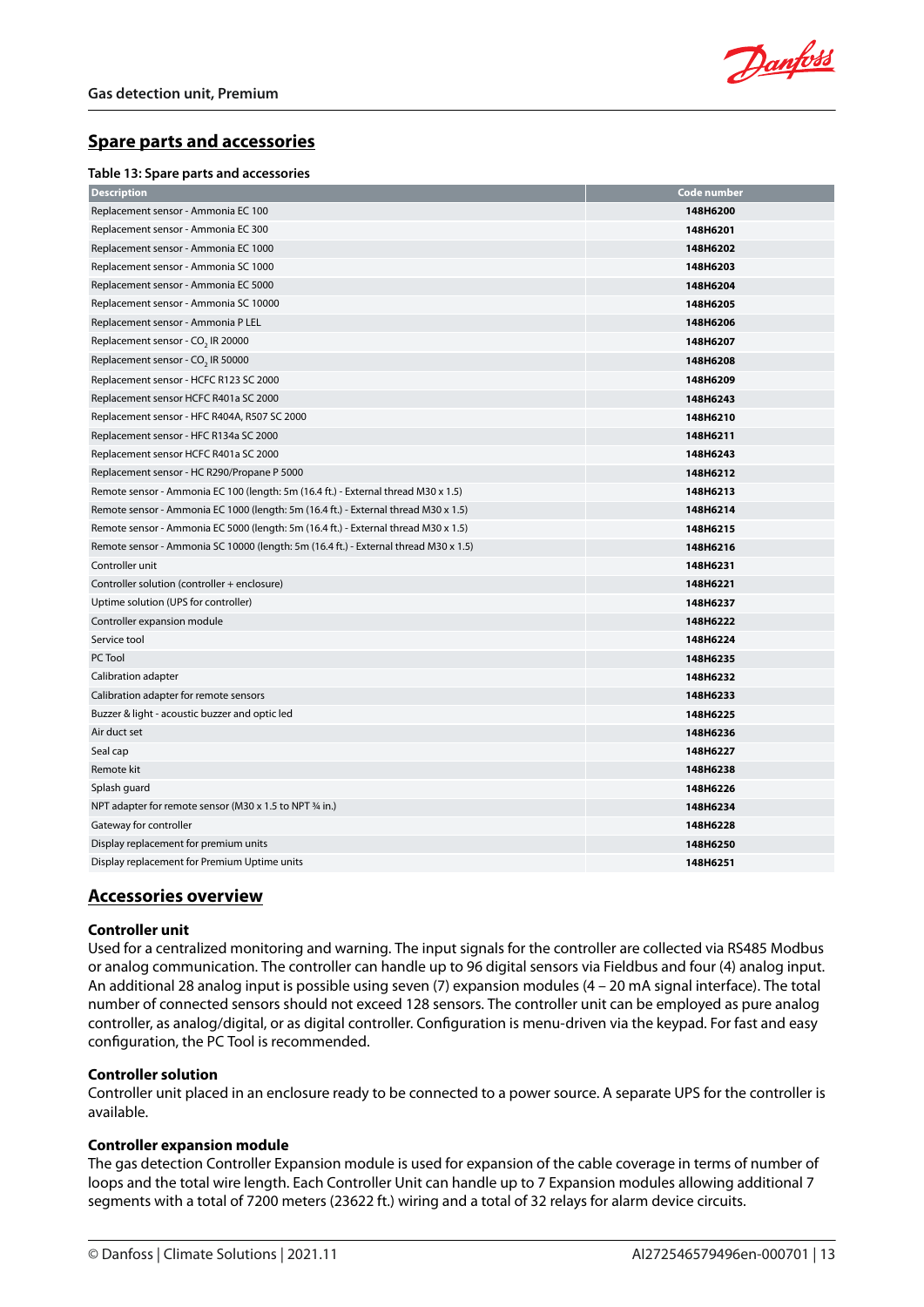

### **Service tool**

For interface with units with no display (Basic, Basic+, Premium, Premium+). Acts as a portable display and can be connected to all Danfoss gas detection units. (Heavy Duty w. adapter).

### **PC tool**

The PC tool is a menu-driven and standalone software used for easy addressing, parameter setting, calibration, and data logging of the Basic, Premium and Heavy Duty gas detection units, and the controller unit.

### **Calibration adapter**

The calibration adapter is required for connecting the calibration gas container, via the flow regulator, to the sensor head on the gas detection units. (Two variants, One for Basic and Premium plastic head sensors; one for heavy duty and Premium remote metal head sensors.).

#### **Buzzer & light - acoustic buzzer and optic led**

Can be installed in Basic or Premium units providing a local alarm.

### **Air duct set**

The air duct set is specially designed to capture the airflow in air ducts. It can be connected to the standard sensor heads, except from Heavy Duty gas detection units.

### **Seal cap**

Airtight seal cap to protect the sensor head against premature exposure during installation. The seal cap is mounted on new sensors (complete units and replacement sensors) but is also available as an accessory.

### **Remote kit**

Enabling installation of a sensor head in plastic housing 5m (16.4 ft.) from the unit. This means that the gas detection unit can be placed outside the room where the sensor is placed to detect hazardous gases, allowing reading of and interfacing with the unit without entering the dedicated space. Basic and Premium gas detection units.

#### **Splash guard**

To protect the sensor head against water exposure during wash-down cleaning and rinsing operations.

#### **NPT adapter**

The NPT adapter is a steel fitting for installation of remote sensors into NPT threads; it converts the standards M30 X 1.5 thread of the Stainless Steel remote sensor head into an External NPT ¾" thread for more convenient installation.

#### **Gateway for controller**

The gateway is an addition to the controller and used for communicating via Modbus TCP/IP.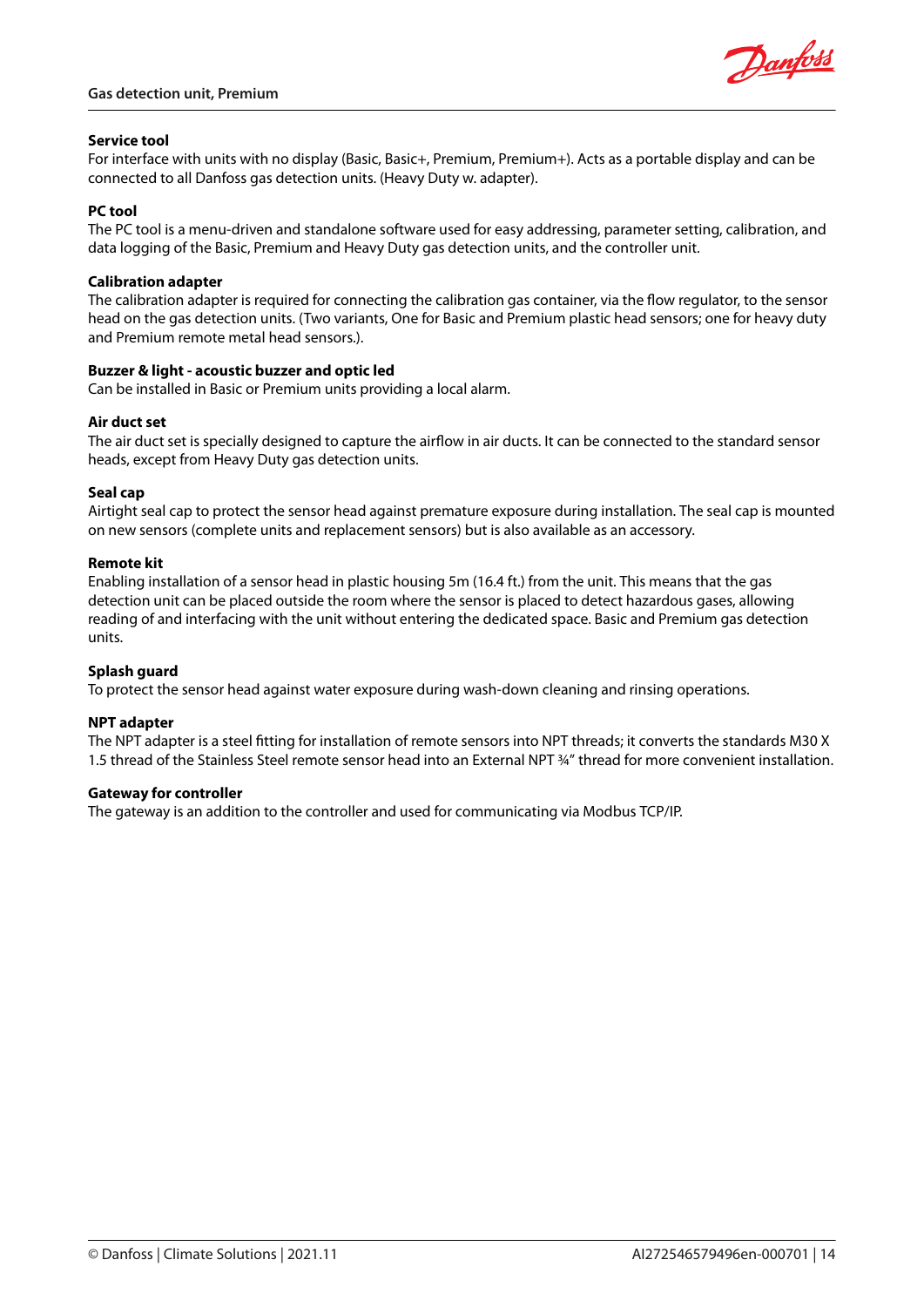

### **Certificates, declarations and approvals**

The list contains all certificates, declarations, and approvals for this product type. Individual code number may have some or all of these approvals, and certain local approvals may not appear on the list.

Some approvals may change over time. You can check the most current status at danfoss.com or contact your local Danfoss representative if you have any questions.

#### **Table 14: Valid Approvals**

| <b>Type</b> | <b>File name</b> | Document type             | Document topic  | Approval authority |
|-------------|------------------|---------------------------|-----------------|--------------------|
| GD          | 500000219230.AA  | Manufacturers Declaration | Similarity      | Danfoss            |
| <b>GDA</b>  | 148R6115.AA      | <b>EU Declaration</b>     | <b>EMCD/LVD</b> | <b>Danfoss</b>     |

#### **Table 15: Compliance**

| EMC directives 2014/30/EU                                                                      |
|------------------------------------------------------------------------------------------------|
| Low voltage directive 2014/35/EU                                                               |
| Conformity to EN 50271, EN 61010-1                                                             |
| ETL listed to UL 61010-1 and CSA C22.2 No.61010-1                                              |
| Enables regulatory compliance with EN 378:2016, ISO 5149:2014, IIAR 2-2017, and ASHRAE 15:2016 |